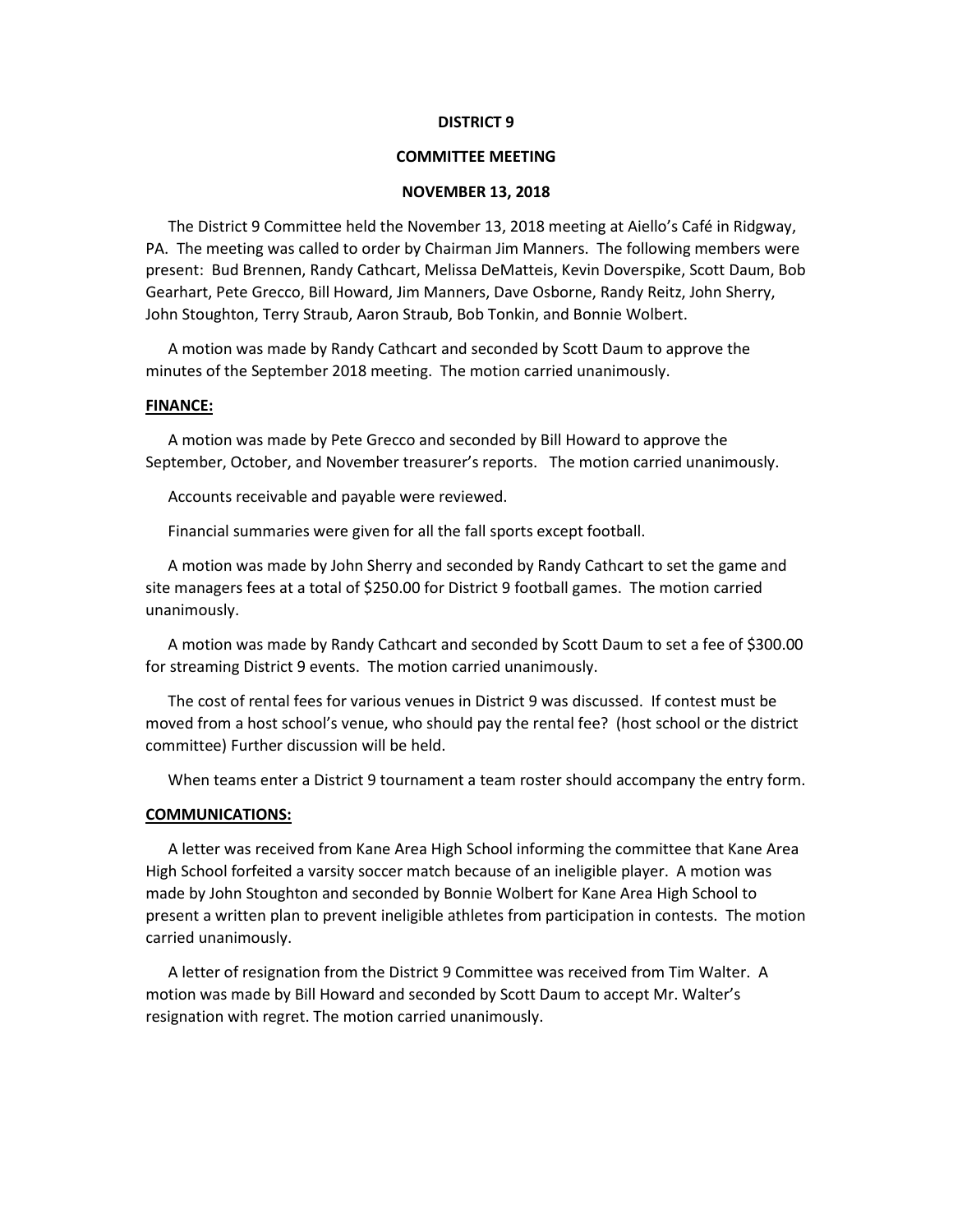A motion was made by John Sherry and seconded by Terry Straub to accept letters of application to fill the vacant position on the committee until December 31, 2018. The motion carried unanimously.

A letter was received from Chris Rossetti concerning the availability for tournament information to the media and District 9 sports fans. The subject was discussed.

## **ADMINISTRATIVE:**

#### **TRANSFER REQUESTS:**

**A complete list of all athletic transfer requests will be emailed to all District 9 principals and athletic directors. The list will include the transferring students' names.**

# **FOREIGN EXCHANGE STUDENTS APPROVED:**

**A complete list of all foreign exchange student requests will be emailed to all District 9 principals and athletic directors**

**HEARINGS:** None

# **COOPERATIVE SPORTS AGREEMENTS:**

There is a possibility of several cooperative sports agreements especially in football. If the agreements are approved, many teams may have to find games to fill the open dates in their schedules.

Melissa DeMatteis and John Stoughton are working to update the District 9 website.

A motion was made by Pete Grecco and seconded by Kevin Doverspike to add the position of superintendent representative to the district committee. The position will be selected by the District 9 superintendents for a two years term. Letters of application will be accepted until January 16, 2019. A ballot will be sent to the District 9 superintendents to vote for their representative. The motion carried unanimously

# **CHAIRMAN'S UPDATE**:

There will be a meeting on November 14, 2018 between the PIAA Competition Committee and the Equality Steering Committee.

There have been several concerns dealing with the recently approved transfer rules.

The next PIAA Board of Directors meeting will be on December 5, 2018 at the PIAA Office.

#### **SPORTS COMMITTEES:**

**BASEBALL:** The following method will be used to seed the fourth seeded team in the sub-regional baseball tournament between Districts 4, 6, and 9. The fourth seeded team will be determined with one team getting a bye, two teams will play, and the winning team will play the team with the bye. The winning team of that game will be fourth seeded team. One team will get a bye by a draw.